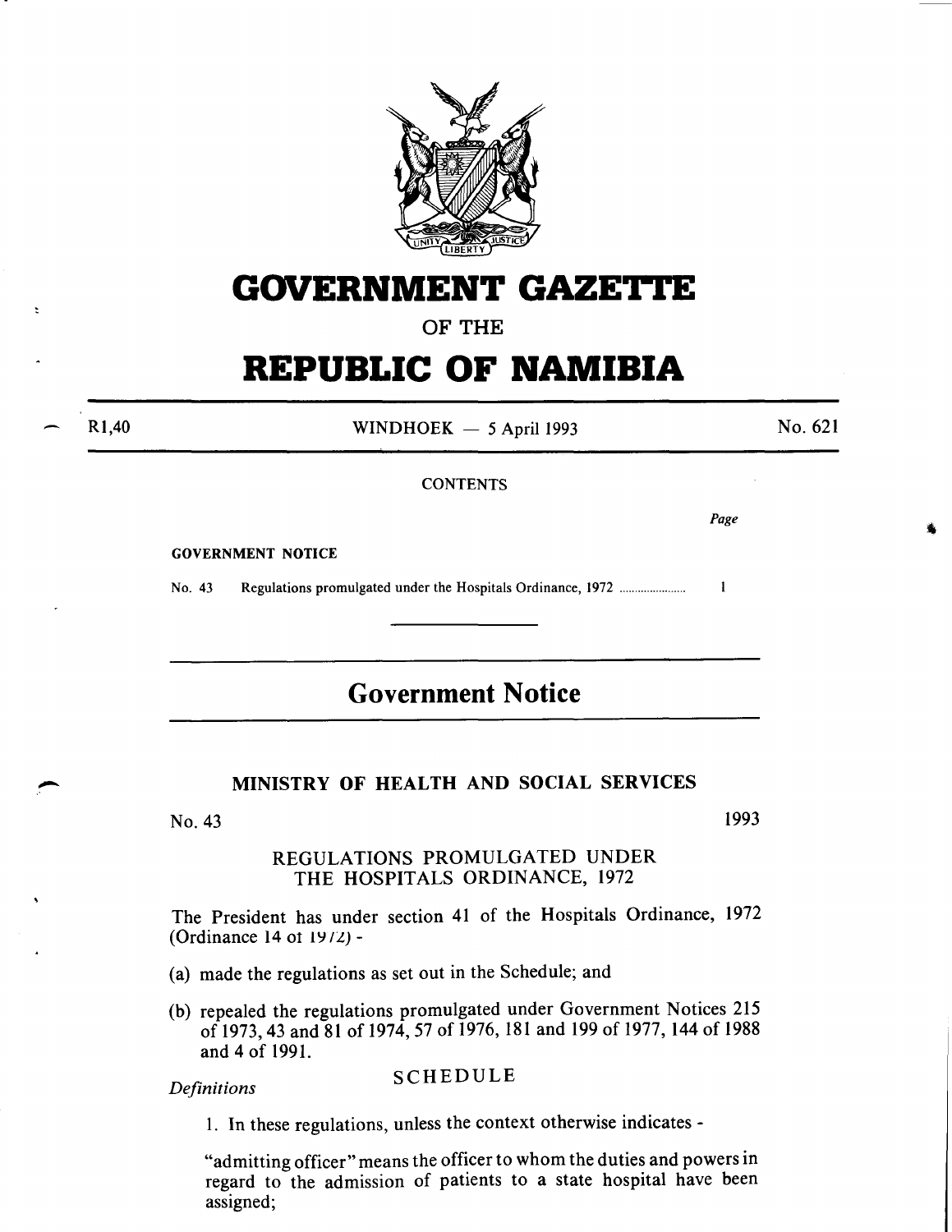"dependant", in regard to a person, means any person for whose maintenance that person, in the discretion of the Minister, is responsible;

"first visit", in regard to an out-patient, means the admission of a person for the first time in or at a particular state hospital for treatment of an illness or ailment after a period during which such person has not received treatment for such illness or ailment in or at that particular state hospital or another state hospital: Provided that any continued treatment within a period of 24 hours after such admission shall be considered to be part of such first visit;

"follow-up treatment visit" means in regard to an out-patient who has previously been admitted to a particular state hospital for treatment of an illness or ailment or has been referred to a particular state hospital by another state hospital for treatment of an illness or ailment, the admission of such out-patient to such state hospital, as the case may be, for continued treatment of the same illness or ailment for which he or she was treated during his or her first visit: Provided that any continued treatment within a period of 24 hours after such admission shall be considered to be part of such follow-up treatment visit;

"identity document" means, an identity document issued under section 3 of the Identification of Persons Act, 1979 (Act 2 of 1979), or any other proof of identity approved by the Permanent Secretary;

"Permanent Secretary" means the Permanent Secretary: Health and Social Services;

"private patient" means a person who has been classified as a private patient in terms of regulation *5;* 

"state patient" means a person who has been classified as a state patient in terms of regulation 5;

"the Ordinance" means the Hospitals Ordinance, 1972 (Ordinance 14 of 1972),

and any other word or expression to which a meaning has been assigned in the Ordinance, shall have a corresponding meaning.

## *Hospitals: Classification*

2. (I) The Permanent Secretary shall classify all state hospitals into Class A, Class B, Class C, Class D, Class E and Class F state hospitals with regard to-

- (a) the nature of the accommodation, amenities, services and facilities being provided by; and
- (b) the running costs and other expenses connected with,

such state hospital.

-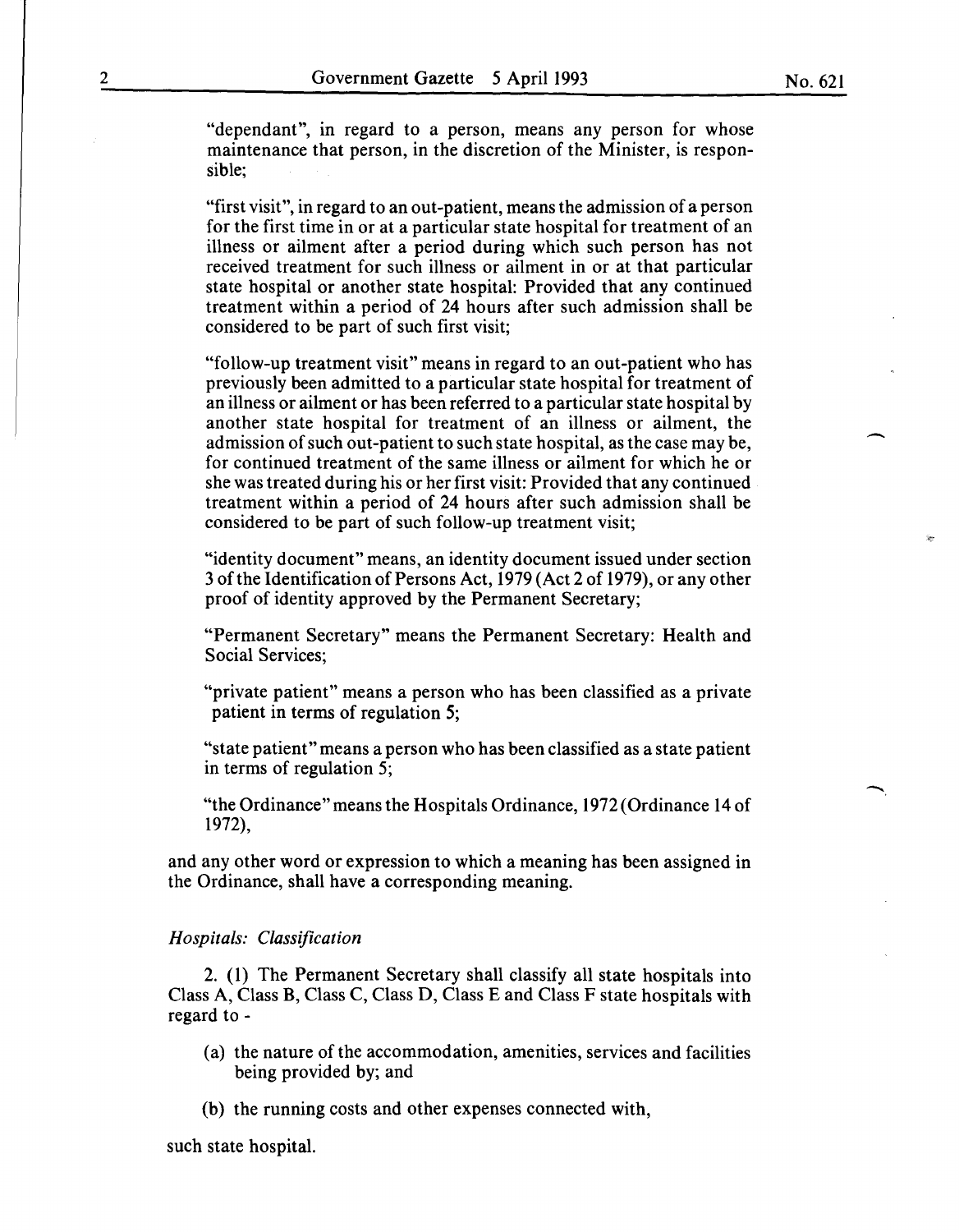**.** -

(2) The Permanent Secretary shall in writing inform each state hospital of its classification.

(3) The Permanent Secretary may, for the purposes of classifying any state hospital in accordance with the provisions of subregulation (I)-

- (a) request such state hospital to furnish him or her with such information; and
- (b) collect any information and conduct any investigation with regard to the activities of such state hospital,

as he or she may consider necessary.

## *Furnishing of information.*

3. (I) On admission of a patient to a state hospital, or as soon as possible thereafter, the -

- (a) full name and identity number;
- (b) age and date of birth;
- (c) citizenship;
- (d) resident status;
- (e) name and address of next of kin;
- (f) home and business address;
- (g) telephone number, (if any);
- (h) name and address of employer, (if any);
- (i) medical aid fund and number, if a private patient,

of such patient shall be furnished to the admitting officer -

- (i) by such patient;
- (ii) should the patient be a dependant of another person, by such other person; or
- (iii) should neither the patient nor the person of whom the patient is a dependant be able to do so at that moment, by any other person on behalf of the patient or of the person of whom the patient is a dependant:

Provided that the information referred to in paragraph (h) need not be furnished in respect of a patient who is a dependant of another person.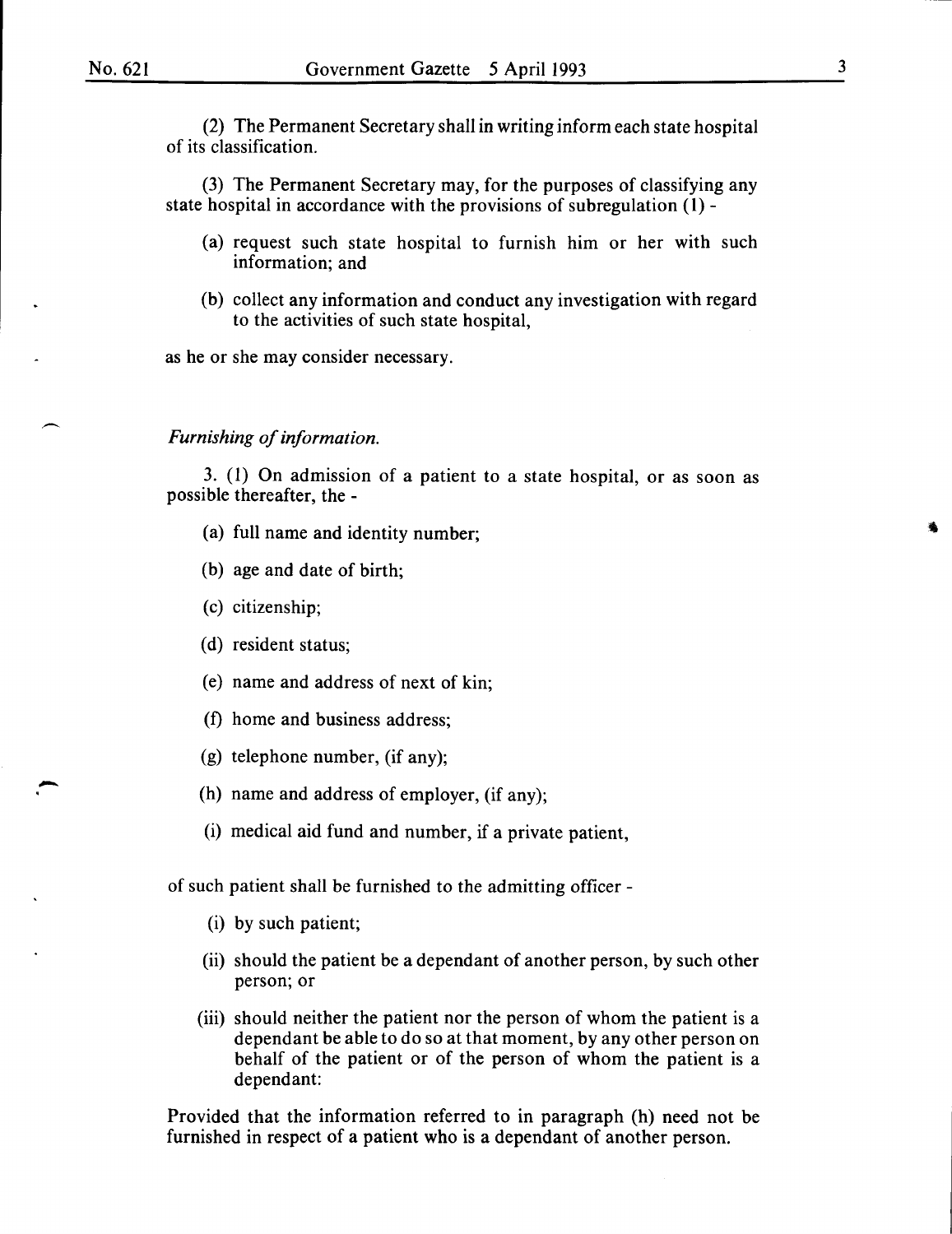(2) On admission to a state hospital of a patient who is a dependant of another person, or as soon as possible thereafter, the person of whom the patient is a dependant shall also furnish the information referred to in subregulation (I) in regard to himself or herself to the admitting officer: Provided that should such person not be able to do so at that moment, any other person may furnish such information on behalf of the person of whom the patient is a dependant.

## *Furnishing of information when admission as private patient is desired; written undertaking or cash deposits or bank or other sureties or securities.*

4. (I) Notwithstanding anything to the contrary in these regulations contained, a patient who desires admission and treatment in a state hospital as a private patient or, should such patient be a dependant of another person, the person of whom he or she is a dependant need not furnish the information referred to in regulation  $3(1)(h)$  or have such information furnished on his or her behalf, if -

- (a) a written undertaking, to the satisfaction of the superintendent, that such patient or person, as the case may be, will pay for the treatment concerned in, at or from the state hospital to which such patient desires admission, at the tariff of fees applicable to private patients at the class of state hospital in question; or
- (b) a cash deposit or valid bank or other surety or security, to the satisfaction of the superintendent, for an amount adequate to cover the full fees which in the opinion of the admitting officer will be owing and payable in respect of such treatment,

is given by or furnished on behalf of the patient, or the person of whom the patient is a dependant, to the admitting officer: Provided that the superintendent of a state hospital may require from any private patient who desires admission and treatment in, at or from such state hospital as a private patient or, if such patient is the dependant of another person, the person of whom he or she is a dependant a cash deposit or bank or other surety or security, to the superintendent's satisfaction, for an amount adequate to cover the full fees and disbursements which in the opinion of the superintendent will be owing and payable in respect of such admission and treatment.

(2) If a final amount payable by a private patient is calculated to be less than a deposit made in terms of subregulation (1), the balance in question shall be re-imbursed to such private patient within a period of two calendar months.

## *Patients: Classification as Private or State Patients.*

5. (1) A person who is a Namibian citizen or who has been lawfully admitted to Namibia for permanent residence therein, and who desires treatment in, at or from a state hospital shall in terms of subregulation (2) be classified by the admitting officer as either a state patient or a private patient.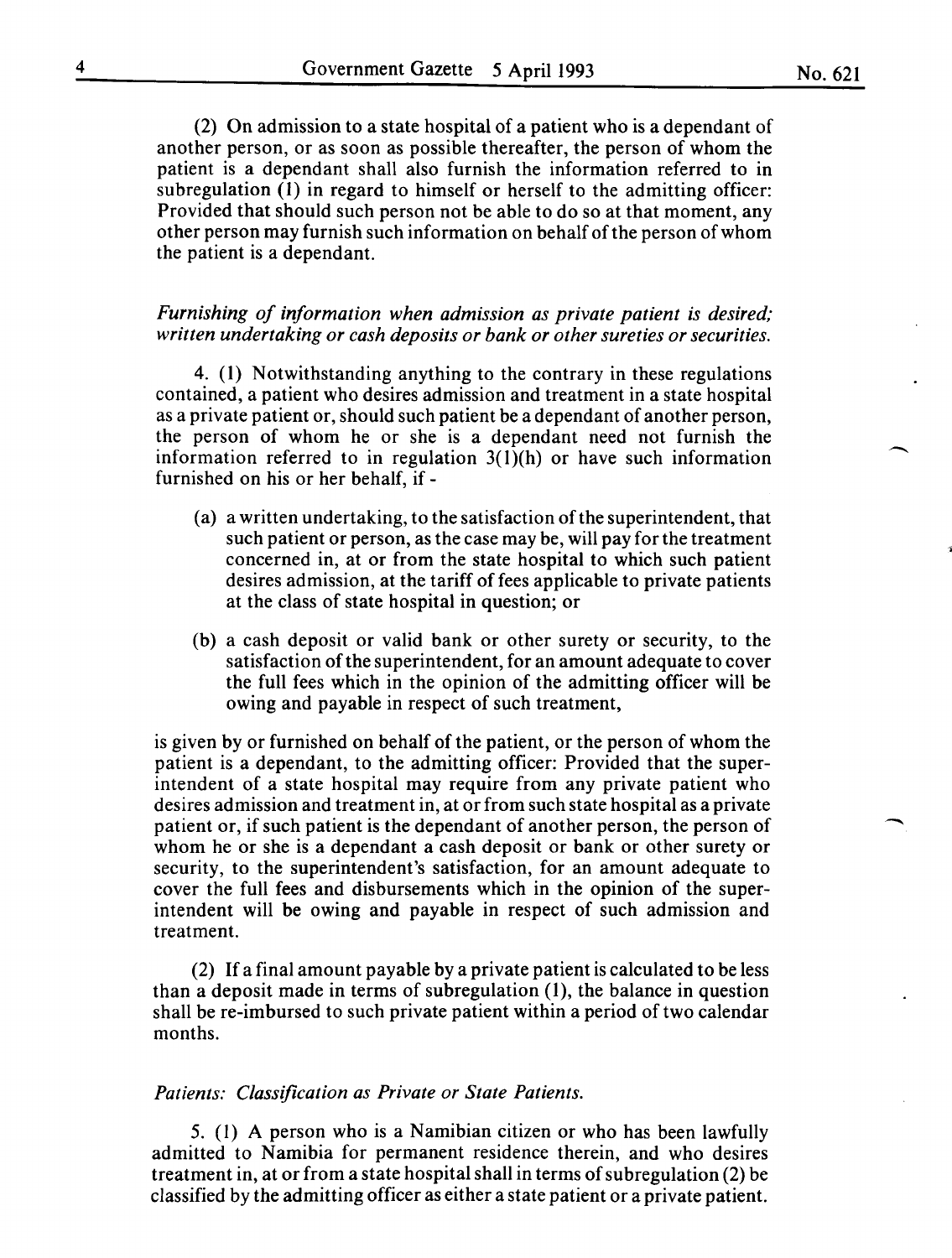$\overline{\phantom{a}}$ 

(2) A person referred to in subregulation (1) shall prior to his or her admission to a state hospital elect to be either a state patient or a private patient and, subject to the provisions of regulation 6, may not retract such election as state patient or private patient, as the case may be, after having been so admitted to the state hospital in question.

(3) For the purposes of subregulation (1) a dependant shall have the classification as chosen by the person of whom he or she is a dependant.

(4) Subject to the provisions of regulation 6, any person who is not a Namibian citizen or who has not been lawfully admitted to Namibia for permanent residence therein and who is receiving treatment in, at or from a state hospital, shall be classified as a private patient.

(5) For the purposes of subregulation (1) and (4), in any dispute the decision of the Permanent Secretary of whether or not a patient is a Namibian citizen or has permanent residence in Namibia, shall be final.

## *Classification or Re-classification of Patients by Permanent Secretary.*

6. ( 1) The Permanent Secretary may of his or her own accord classify, or on an application made under subregulation (2) reclassify, any patient as a state patient or private patient, as the case may be.

(2) Any person desiring a reclassification from a classification made under subregulation (1) or regulation 5, shall apply for such reclassification in writing to the Permanent Secretary.,

#### *State patients.*

- 7. A state patient shall -
- (i) receive essential health care which is reasonably affordable and which shall be determined by, and be appropriate for, his or her medical condition;
- (ii) have no choice by which health professional or doctor on the full time staff of the state hospital in question he or she shall be treated; and
- (iii) have no choice whether he or she shall be treated in, at or from a state hospital.

## *Fees: Levy.*

8. (1) Subject to the provisions of these regulations, a patient who is admitted and treated in, at or from a state hospital or, should such patient be the dependant of another person, the person of whom he or she is a dependant, shall pay for such treatment the fees prescribed in the Schedule in respect of the class of patient concerned and the treatment and hospital in question.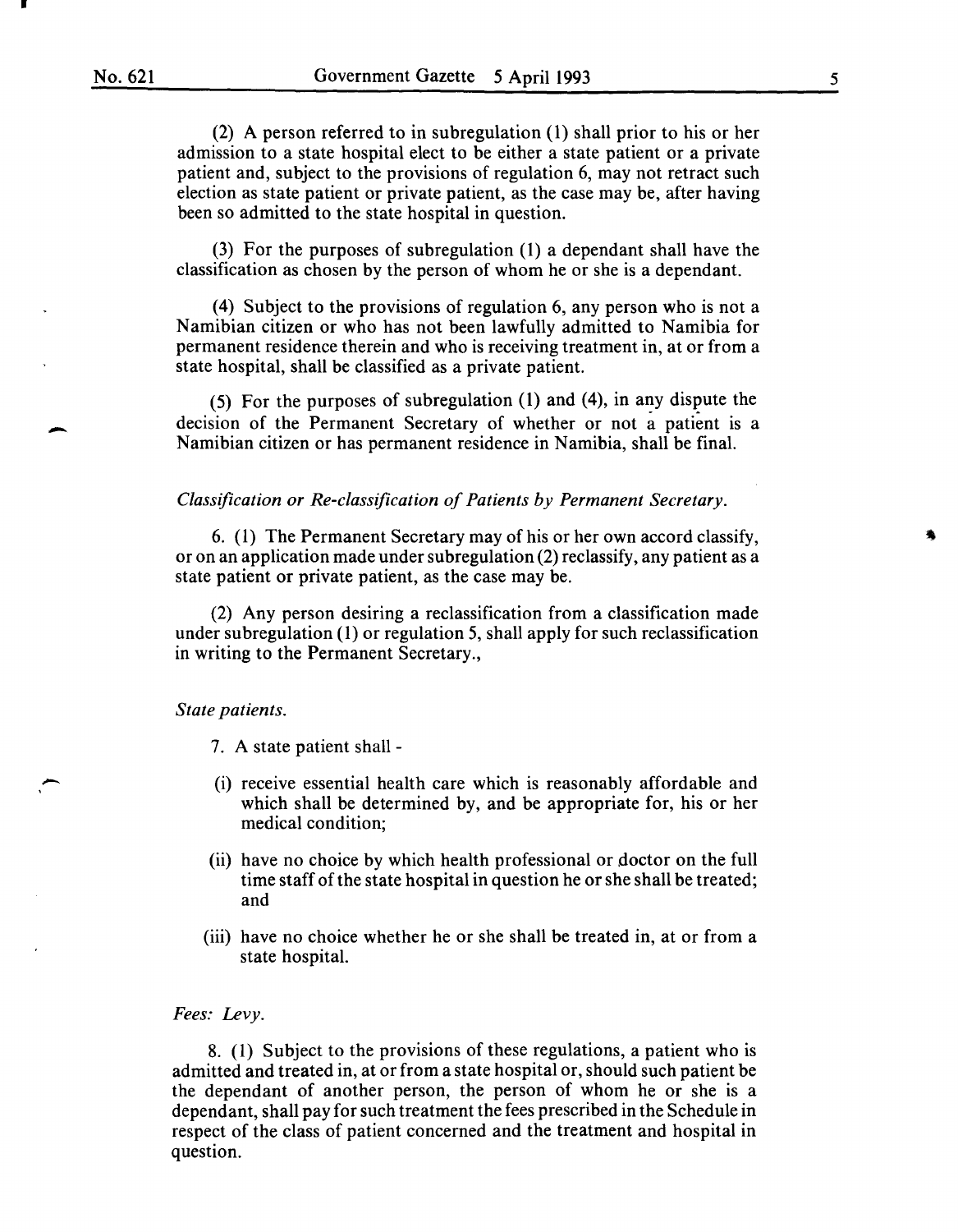(2) In determining the fees to be paid for the treatment of an in-patient, the day of admission and the day of discharge shall count as one day.

## *Fees Payable by Employer or Workmen's Compensation Commissioner.*

9. If the employer of a patient is responsible for the payment of the fees payable for the treatment of such patient in a state hospital, or if the patient is a person entitled to benefits under the provisions of Chapter III of the Workmen's Compensation Act, 1941 (Act 30 of 1941), in respect of the treatment concerned, the fees prescribed for private patients shall be applicable.

## *Fees: exemptions: general.*

10. Notwithstanding anything to the contrary in these regulations contained-

- (a) a patient who is admitted to a state hospital because he or she suffers from, or has been in contact with a person who suffers from a notifiable disease as defined in the Public Health Act, 1919 (Act 36 of 1919), shall receive free treatment in that state hospital in respect of such disease;
- (b) a full-time scholar or student at a school or other training institution maintained by the State, who is admitted to a state hospital for emergency treatment of any injury he or she sustained during any activities organised by or on behalf of such school or institution, shall receive free emergency treatment in that state hospital in respect of such injury;
- (c) a person who donates milk or blood to, or tissue or an organ for transplanting, and who is admitted to a state hospital for that purpose, shall receive free treatment in that state hospital for that purpose: Provided that such donation is considered desirable for therapeutic or academic reasons, or for purposes of research, by the superintendent or, with his or her approval, by another medical practitioner;
- (d) a person who, by reason of the fact that he or she suffers from a particular illness or ailment and who with his or her permission is admitted to a state hospital under such conditions as the Minister may impose in the interest of medical research and training, shall receive free treatment in that state hospital in respect of such illness or ailment;
- (e) a person who at the direction of the Permanent Secretary is treated in, at or from a state hospital for the prevention of the spreading of a contagious disease, shall receive such treatment free; and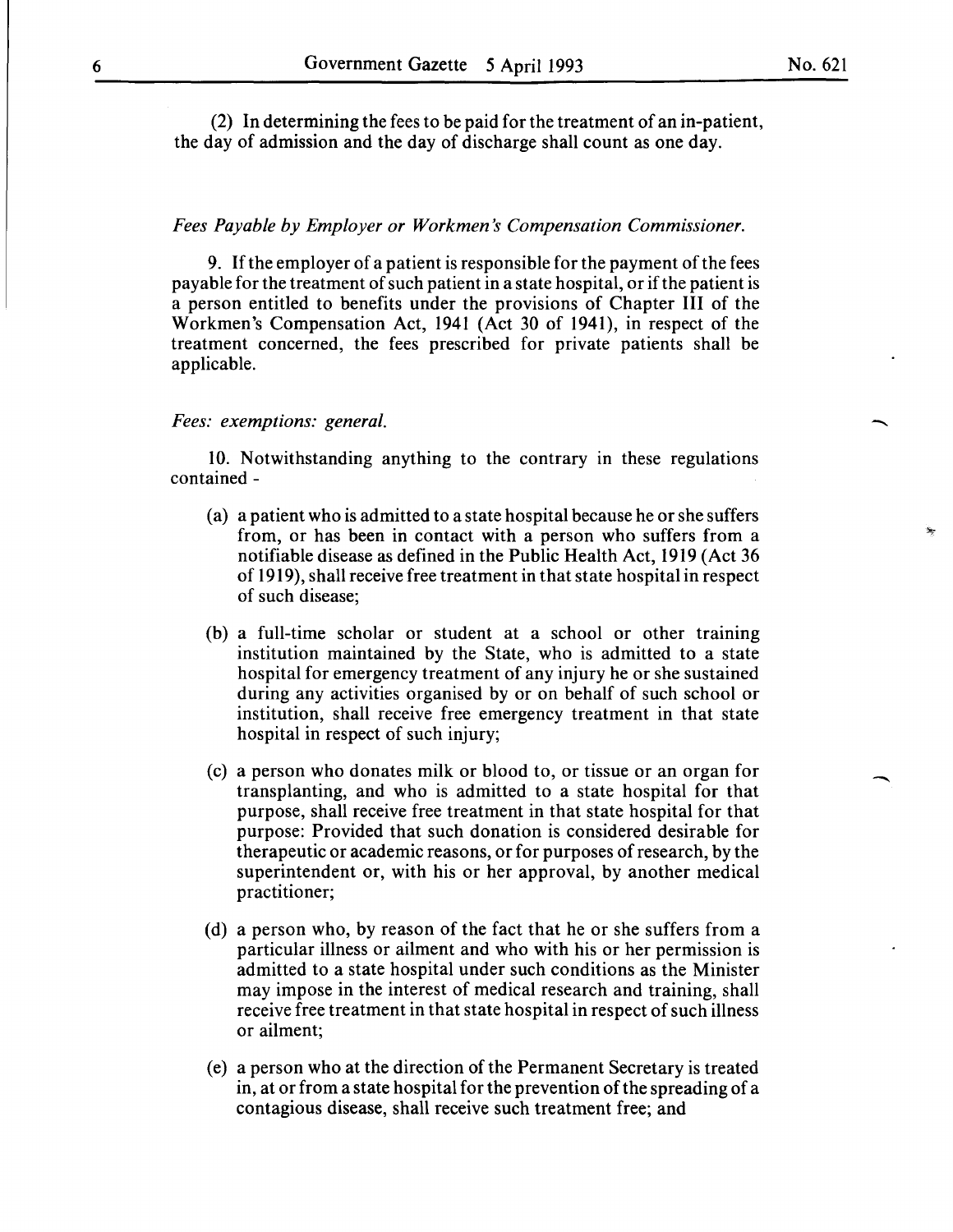(f) any well baby, ante-natal, post-natal, family planning or immunization services which are part of a preventative or promotive service conducted in, at or from a state hospital, shall be provided free of charge: Provided that any treatment received during such preventative or promotive service which is not routinely offered as part of that service, shall not be free of charge.

## *Patients classified in terms of repealed regulations.*

11. ( 1) Notwithstanding anything to the contrary in these regulations contained, the fees to be paid for the treatment of an in-patient in a state hospital who at the coming into operation of these regulations is already being treated as such, shall be calculated according to the tariff of fees applicable to such in-patient immediately prior to such coming into operation: Provided that the person who is required to pay the fees for the treatment of such in-patient after the date of coming into operation of these regulations, may apply in writing to the superintendent that such fees be calculated in accordance with the tariff of fees prescribed by these regulations, and the superintendent may grant such application subject to such conditions as he or she may determine.

(2) The fees to be paid by an out-patient who is receiving treatment in, at or from a state hospital at the time of coming into operation of these regulations, shall be calculated according to the tariff of fees prescribed by these regulations with effect from the date of such coming into operation.

## *Correction of fees incorrectly calculated.*

12. ( 1) If the fees to be paid for the treatment of a patient in, at or from a state hospital have been incorrectly calculated, because -

- (a) the information supplied or to be supplied in terms of these regulations has been incorrect or insufficient; or
- (b) the admitting officer erred in the application or interpretation of these regulations,

the admitting officer shall make the necessary correction and inform the person required to pay the fees accordingly, and thereupon such person shall-

- (i) be required to pay the fees so corrected, if such fee has not been paid or an insufficient amount has been paid; or
- (ii) be entitled to a re-imbursement of any amount paid in excess of the fee so corrected.

•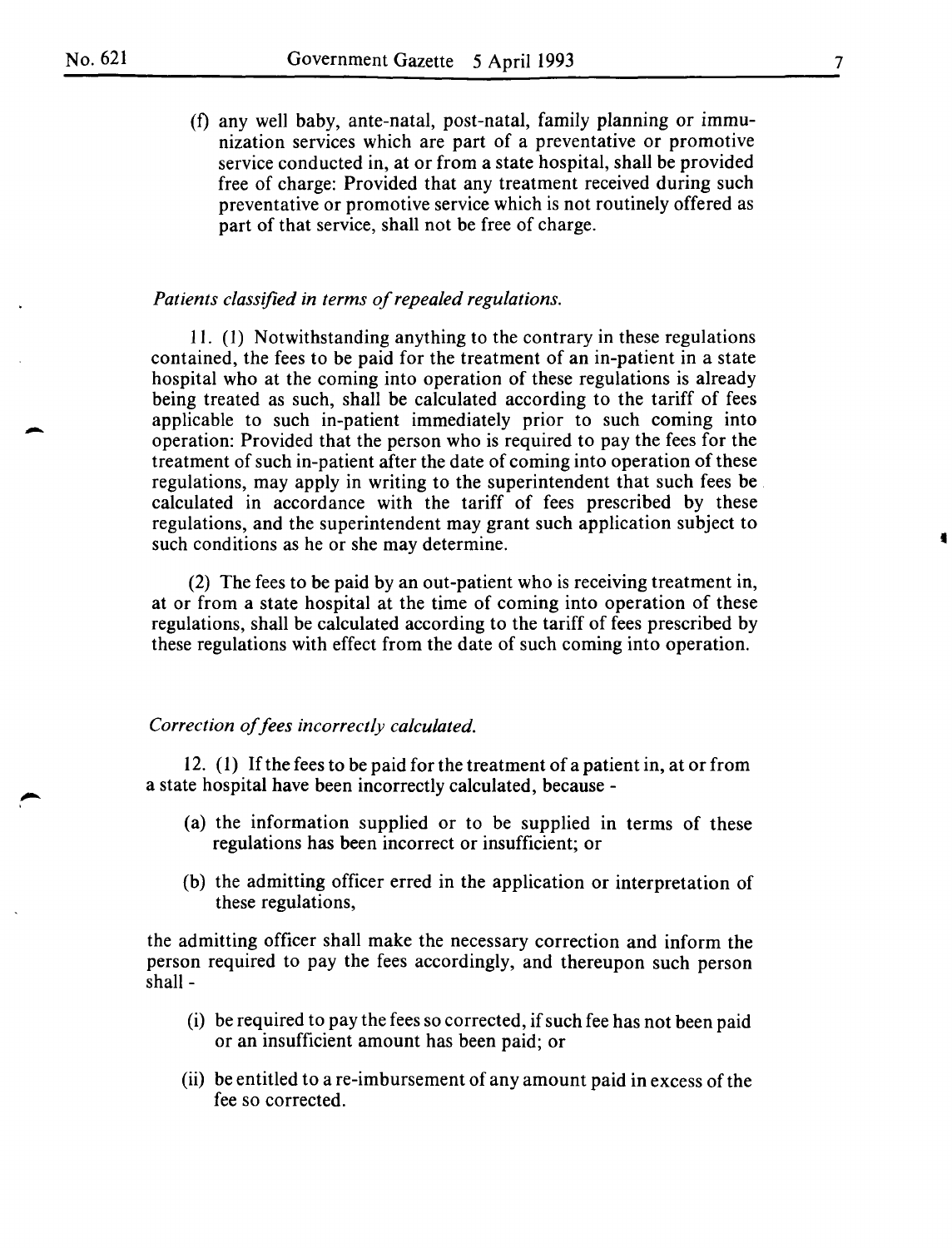## *Appeal against fees to be paid.*

13. ( 1) Any person required to pay any fee in terms of these regulations and who is aggrieved by any such fees may appeal to the superintendent in writing, stating in full the reasons upon which the appeal is founded.

(2) Should the superintendent find, after due consideration of all the information at his or her disposal, that the fees in question have been wrongly calculated, he or she shall indicate the tariff according to which the fees shall be re-calculated, and the person required to pay the fees in question shall pay the corrected fee.

(3) Should the superintendent dismiss an appeal referred to in subregulation (1) the person referred to in that subregulation may in writing appeal to the Permanent Secretary, and the decision of the Permanent Secretary shall be final.

#### *Receipt of corpses to mortuaries to state hospitals.*

14. (1) A corpse of a person who did not die in a state hospital may, with the permission of the superintendent of that state hospital, be received for storage in the mortuary at that state hospital.

(2) Any storage or post mortem of a corpse referred to in subregulation ( 1) or of a private in-patient shall be subject to the fees prescribed in the Schedule, which shall be payable to the state hospital concerned by any legally competent person claiming such corpse for burial or cremation, prior to the removal of such corpse for such burial or cremation.

## *Burial of corpses in mortuaries.*

15. If any corpse in a mortuary at a state hospital is not claimed by any person referred to in section  $41(j)$  of the Ordinance within a period of fourteen days -

- (a) in a case of a person who died in that state hospital, after notification of such death; or
- (b) on the date of receipt of such corpse under the provisions of regulation 14(1),

the Minister may direct that such corpse be buried in a cemetary nearest to that mortuary.

## *Unclaimed property of patients after dismissal from state hospitals.*

16. Any private property of a patient who has been admitted to a state hospital and which remains at that state hospital after such patient has been dismissed from that state hospital and which are not claimed within a period of three months after such dismissal, shall become property of the State and may be dealt with as the Minister considers fit.

-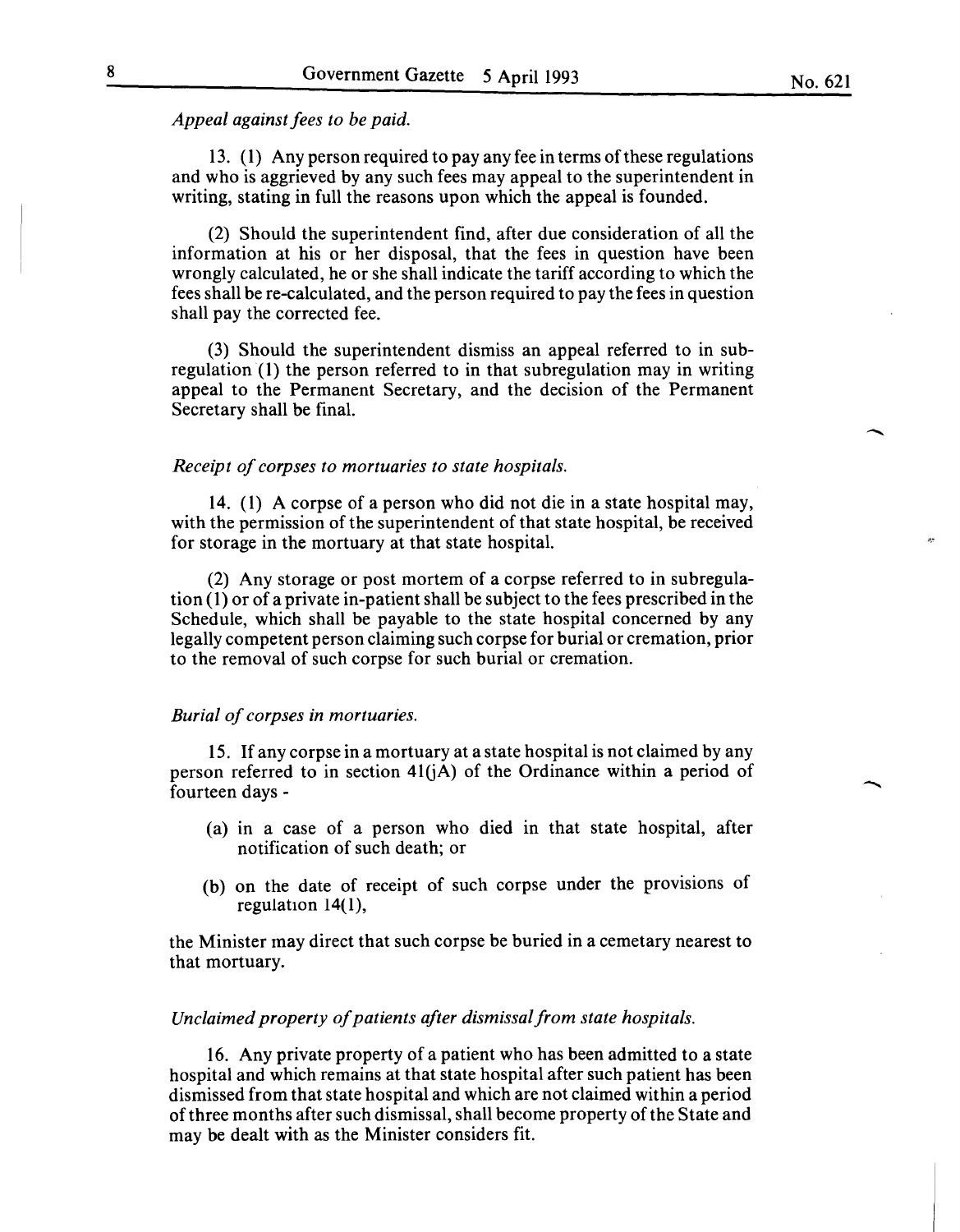*Contaminated clothes of patients.* 

17. Any contaminated clothes of patients admitted to a state hospital which may be a health risk to any person shall be destroyed if it is not claimed within 24 hours after such admission.

## SCHEDULE

*Tariff of fees for treatment in, at or from a state hospital.* 

- I. General tariff of fees for treatment.
	- (a) State in-patients:

For the admission and treatment of state in-patients the following single amount shall be payable:

| State hospital:    |                     |                     |
|--------------------|---------------------|---------------------|
| Class A            | Class B             | Class C             |
| R36,00             | R <sub>24</sub> ,00 | R <sub>16</sub> ,00 |
| Class D            | Class E             | Class F             |
| R <sub>10,00</sub> | R 7,00              | $R$ 0,00            |

(b) Private in-patients:

For the admission and treatment of private in-patients the following fees shall be payable per day or part thereof in addition to the fees set out in items 2 and 3:

| State hospital:     |         |          |
|---------------------|---------|----------|
| Class A             | Class B | Class C  |
| R <sub>200,00</sub> | R120,00 | R80,00   |
| Class D             | Class E | Class F  |
| R50,00              | R35,00  | $R$ 0.00 |

- (c) State out-patients:
	- (i) The fees per day or part thereof for a visit between 07h30 and 16h30 on a weekday and between 08h00 and 12h00 on a Saturday, except a weekday or Saturday which is a public holiday, shall be:

State hospital:

| Class A    | Class B            | Class C            |
|------------|--------------------|--------------------|
| R24,00     | R9.00              | R <sub>6</sub> ,00 |
| Class D    | Class E            | Class F            |
| $R_{0.00}$ | R <sub>3</sub> ,00 | R <sub>0</sub> ,00 |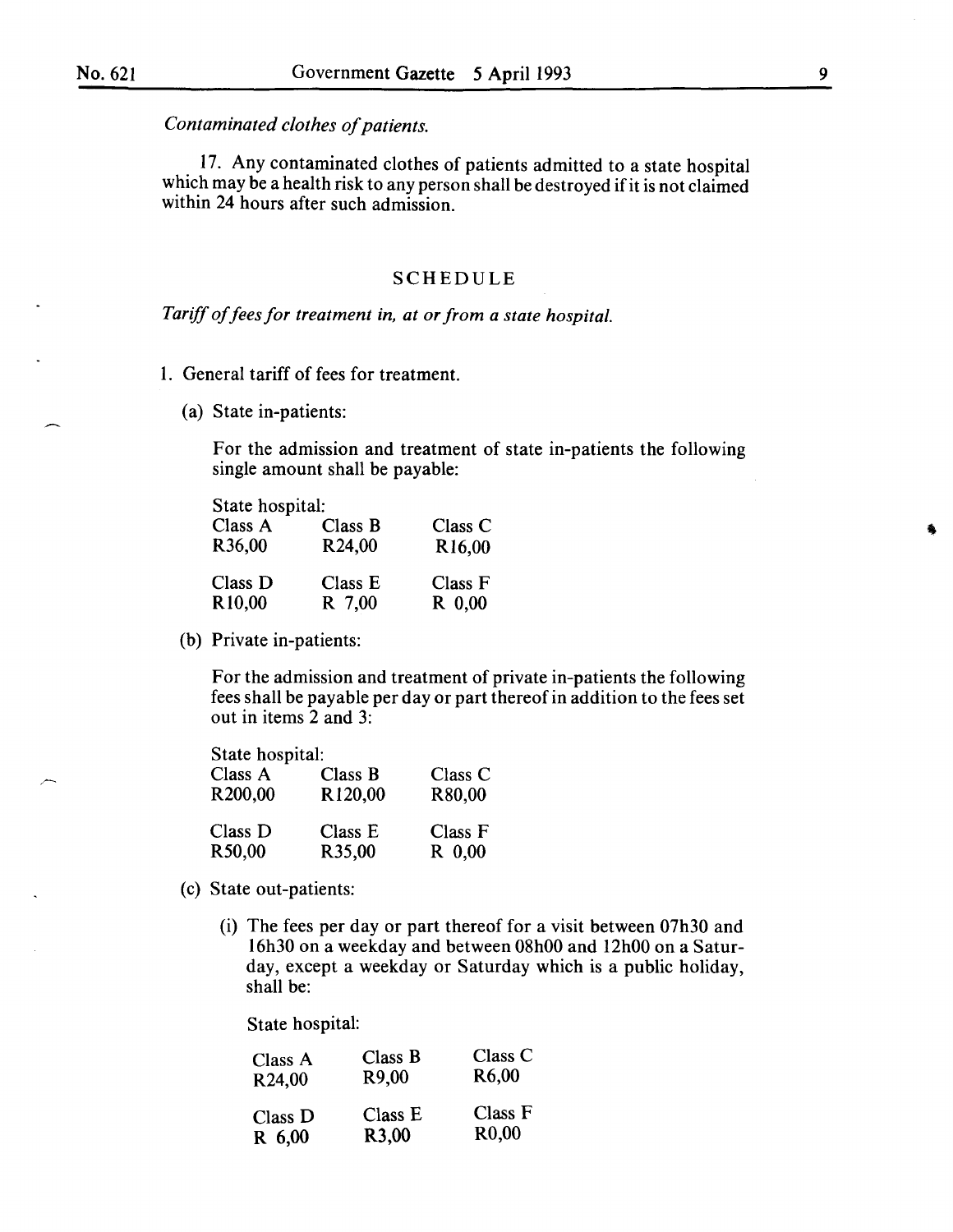(ii) The fees per follow-up visit shall be:

| State hospital: |                    |                    |
|-----------------|--------------------|--------------------|
| Class A         | Class B            | Class C            |
| R 9,00          | R7,00              | R4,50              |
| Class D         | Class E            | Class F            |
| R 4,50          | R <sub>1</sub> ,50 | R <sub>0</sub> ,00 |

(iii) The fees per visit on a Sunday, public holiday or on a weekday or Saturday at any time other than between the hours mentioned in subparagraph (i), shall be:

| State hospital:     |                    |                    |
|---------------------|--------------------|--------------------|
| Class A             | Class B            | Class C            |
| R <sub>36</sub> ,00 | R <sub>14,00</sub> | R9,00              |
| Class D             | Class E            | Class F            |
| R 9,00              | R4.50              | R <sub>0</sub> ,00 |

(d) Private out-patients:

For the treatment of private out-patients the following tariff of fees shall be payable per day or part thereof in addition to the tariff of fees as set out in items 2 and 3:

(i) The fees per visit between 07h30 and 16h30 on a weekday and between 08h00 and 12h00 on a Saturday, except a weekday or Saturday which is a public holiday, shall be:

State hospital:

| Class A            | Class B            | Class C            |
|--------------------|--------------------|--------------------|
| R65,00             | R40,00             | R <sub>27,00</sub> |
| Class D            | Class E            | Class F            |
| R <sub>27,00</sub> | R <sub>18,00</sub> | R <sub>0</sub> ,00 |

(ii) The fee per visit on a Sunday, public holiday or on a weekday or Saturday at any time other than between the hours mentioned in subparagraph (i) shall be:

State hospital:

| Class A             | Class B             | Class C            |
|---------------------|---------------------|--------------------|
| R <sub>100.00</sub> | R60,00              | R40,00             |
| Class D             | Class E             | Class F            |
| R 40,00             | R <sub>27</sub> ,00 | R <sub>0</sub> ,00 |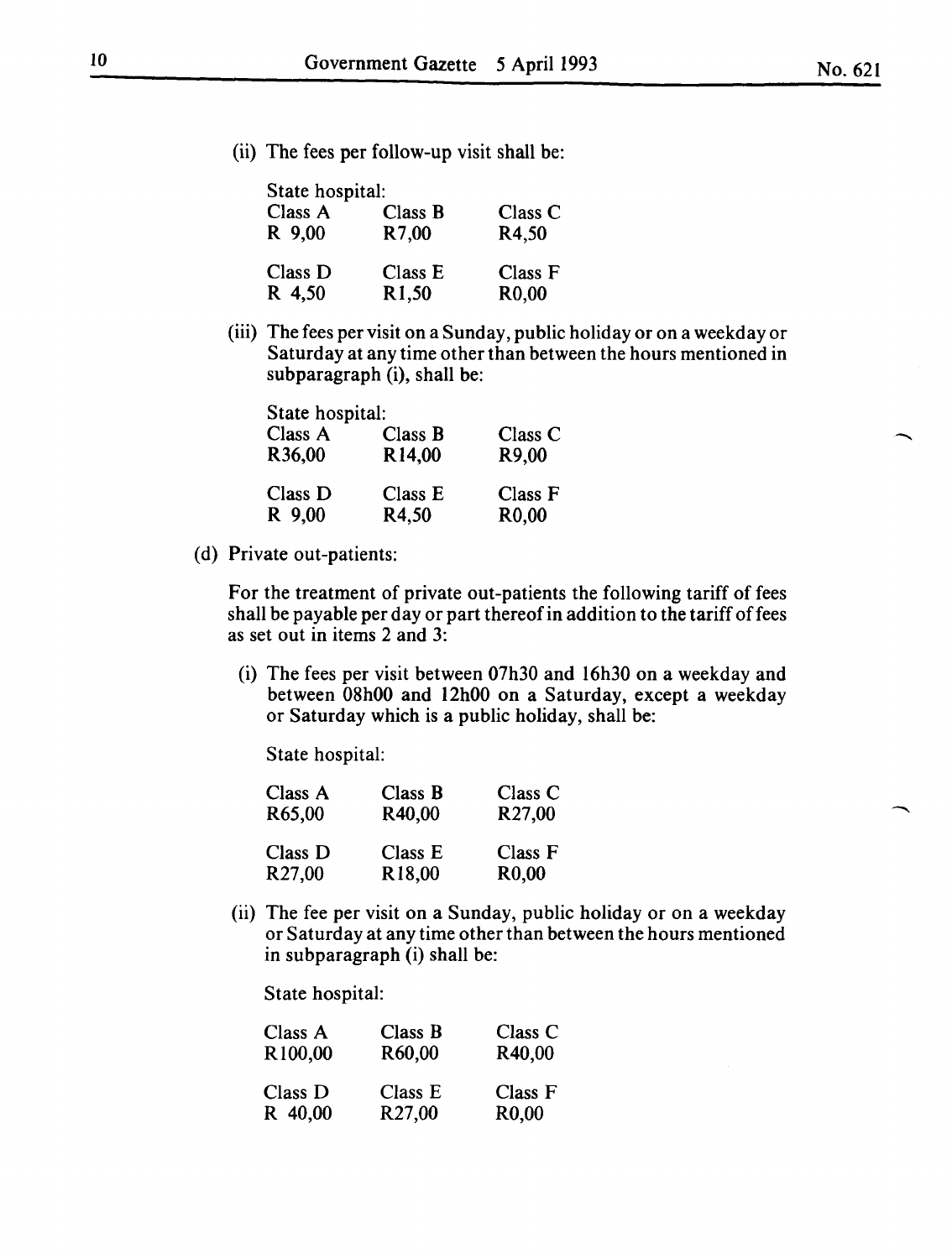Tariff of fees for specific services and amenities for treatment of private in-patients, private out-patients and patients referred to in regulation 9.

2. Fees for specific services and amenities.

The appropriate fee prescribed for the services and amenities specified below shall be charged if any private patient uses any such service or amenity and shall be payable in addition to any other fee for which such patient may be liable in terms of item  $l(b)$  or  $l(d)$ , as the case may be:

(a) for the use of an intensive care unit, per day or part thereof (in-patient only):

| State hospital:               |                               |
|-------------------------------|-------------------------------|
| Class B                       | Class C                       |
| R200,00                       | R <sub>0</sub> ,00            |
| Class E<br>R <sub>0</sub> ,00 | Class F<br>R <sub>0</sub> ,00 |
|                               |                               |

(b) for the use of a high-care ward, per day or part thereof (in-patients only):

| State hospital:               |                               |                               |
|-------------------------------|-------------------------------|-------------------------------|
| Class A                       | Class B                       | Class C                       |
| R <sub>150,00</sub>           | R100,00                       | R50,00                        |
| Class D<br>R <sub>0</sub> ,00 | Class E<br>R <sub>0</sub> ,00 | Class F<br>R <sub>0</sub> ,00 |

(c) for accommodation in a single room, without ablution facilities, or a two-bedded room, on request by or on behalf of the patient, per day or part thereof (in-patients only):

| State hospital:     |                     |                     |
|---------------------|---------------------|---------------------|
| Class A             | Class B             | Class C             |
| R <sub>35</sub> ,00 | R <sub>30</sub> ,00 | R <sub>25</sub> ,00 |

(d) for accommodation in a single room with bath and toilet amenities, on request by or on behalf of the patient, per day or part thereof (in-patients only):

| State hospital:    |                    |                    |
|--------------------|--------------------|--------------------|
| Class A            | Class B            | Class C            |
| R70.00             | R60,00             | R50,00             |
| Class D            | Class E            | Class F            |
| R <sub>0</sub> ,00 | R <sub>0</sub> ,00 | R <sub>0</sub> ,00 |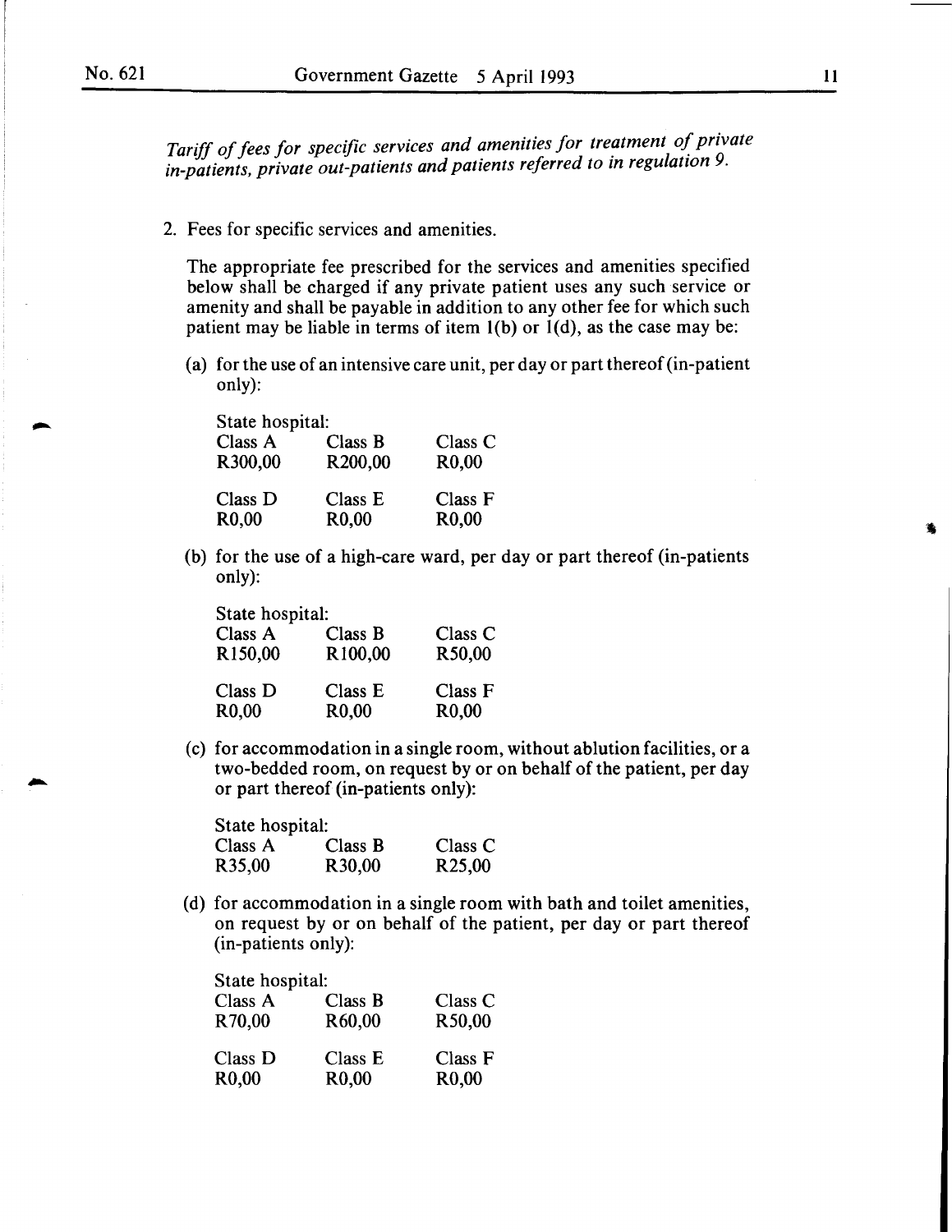(e) (i) basic fee for the use of an operating theatre for the purpose of an operation under anaesthetic (in-patients only):

| State hospital:     |                    |                    |
|---------------------|--------------------|--------------------|
| Class A             | Class B            | Class C            |
| R <sub>130,00</sub> | R110,00            | R85,00             |
| Class D             | Class E            | Class F            |
| R <sub>0</sub> ,00  | R <sub>0</sub> ,00 | R <sub>0</sub> ,00 |

(ii) plus fee per minute:

| Class A            | Class B            | Class C            |
|--------------------|--------------------|--------------------|
| R <sub>10,00</sub> | R <sub>8</sub> ,00 | R <sub>6</sub> ,00 |
| Class D            | Class E            | Class F            |
| R <sub>0</sub> ,00 | R <sub>0</sub> ,00 | R <sub>0</sub> ,00 |

(f) for the use of a Casualty  $\overline{OPD}$  theatre (in-patients and out-patients):

| State hospital:<br>Class A<br>R130,00 | Class B<br>R110,00 | Class C<br>R85,00  |
|---------------------------------------|--------------------|--------------------|
| Class D                               | Class E            | Class F            |
| R <sub>0</sub> ,00                    | R <sub>0</sub> ,00 | R <sub>0</sub> ,00 |

- (g) diagnostic services: flat rate per procedure (in-patients and out-patients):
	- (i) Ultra sound
	- (ii) Stress E.C.G. or E.E.G
	- (iii) Audiogram
	- (iv) Lung function test
	- (v) Mammography
	- (vi) Nuclear Medicine
	- (vii) Screening Procedures:
		- (aa) BA Swallow
		- (bb) BA Meal
		- (cc) BA Enema
		- $(dd)$  I.V.P. / Cystogram
		- ( ee) Cholecystogram
		- (ff) Hysterosalpingogram

State hospital:

| Class A             | Class B | Class $C$           |
|---------------------|---------|---------------------|
| R <sub>60</sub> ,00 | R50,00  | R <sub>40</sub> ,00 |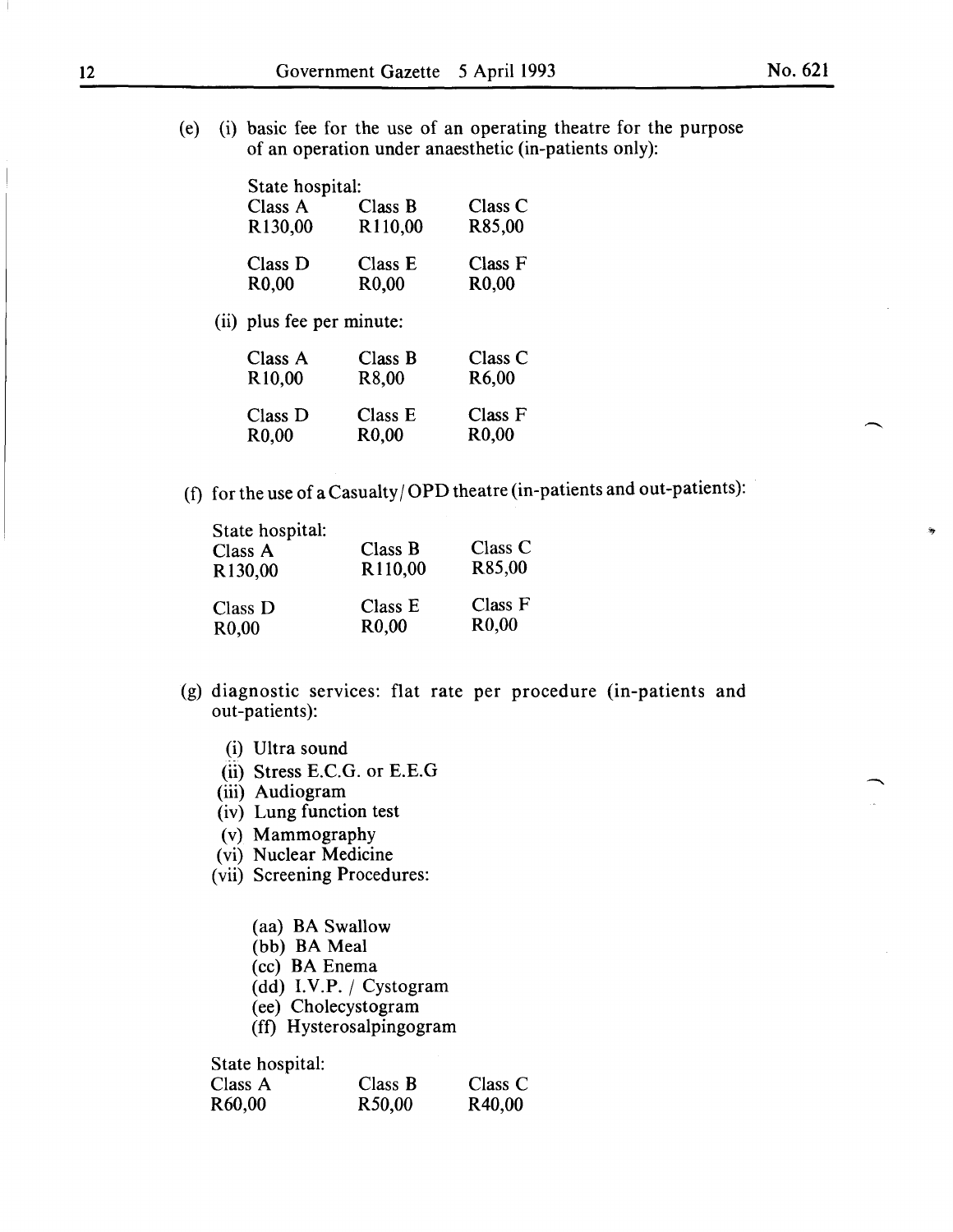(h) arteriogram: per investigation (in-patients and out-patients):

| State hospital:    |                    |                    |
|--------------------|--------------------|--------------------|
| Class A            | Class B            | Class C            |
| R600,00            | R500,00            | R <sub>0</sub> ,00 |
| Class D            | Class E            | Class F            |
| R <sub>0</sub> ,00 | R <sub>0</sub> ,00 | R <sub>0</sub> ,00 |

(i) laboratory investigation: cost per unit (in-patients and out-patients):

per unit ........................................................................................................... R1,03

(j) total parenteral nutrition (TPN) (per day) (in-patients and outpatients):

|      | State hospital:               |                               |                               |
|------|-------------------------------|-------------------------------|-------------------------------|
|      | (i) Adult                     |                               |                               |
|      | Class A                       | Class B                       | Class C                       |
|      | R <sub>220,00</sub>           | R <sub>220</sub> ,00          | R <sub>0</sub> ,00            |
|      | Class D                       | Class E                       | Class F                       |
|      | R <sub>0</sub> ,00            | R <sub>0</sub> ,00            | R <sub>0</sub> ,00            |
| (ii) | Child                         |                               |                               |
|      | Class A                       | Class B                       | Class C                       |
|      | R110,00                       | R <sub>110,00</sub>           | R <sub>0</sub> ,00            |
|      | Class D<br>R <sub>0</sub> ,00 | Class E<br>R <sub>0</sub> ,00 | Class F<br>R <sub>0</sub> ,00 |
|      |                               |                               |                               |

(k) therapeutic drug monitoring service (TDM) (in-patients and outpatients):

| State hospital:    |                    |                    |
|--------------------|--------------------|--------------------|
| Class A            | Class B            | Class C            |
| R30,00             | R30,00             | R <sub>0</sub> ,00 |
| Class D            | Class E            | Class F            |
| R <sub>0</sub> ,00 | R <sub>0</sub> ,00 | R <sub>0</sub> ,00 |

(1) chemotherapeutic agents (in-patients and out-patients):

| State hospital:<br>Class A<br>R92,00 | Class B<br>R77,00  | Class C<br>R61,00  |
|--------------------------------------|--------------------|--------------------|
| Class D                              | Class E            | Class F            |
| R <sub>0</sub> ,00                   | R <sub>0</sub> ,00 | R <sub>0</sub> ,00 |

(m) cost recovery for blood products and prostheses is performed by private institutions and shall be paid directly to such institutions by private patients.

•